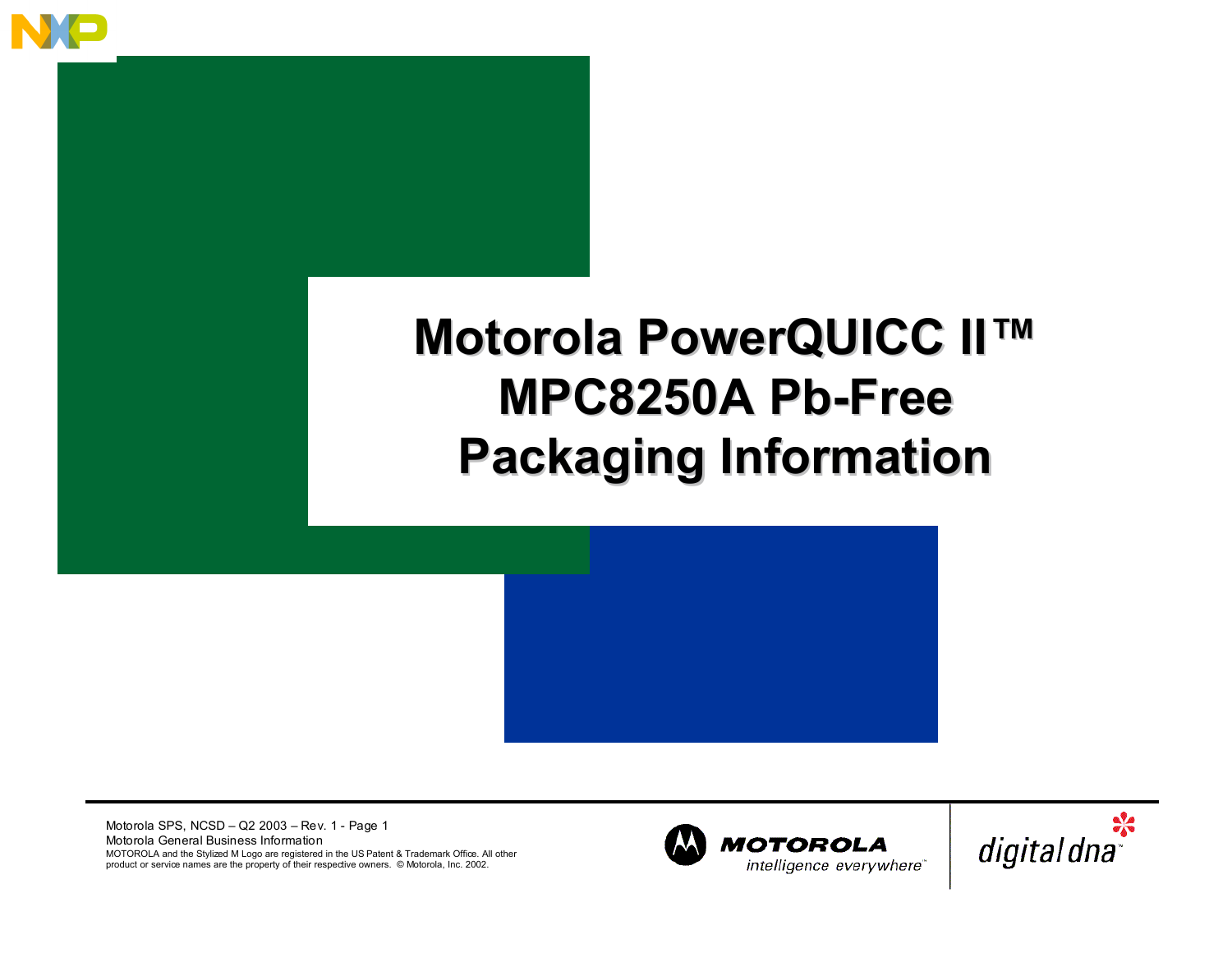

- $\bullet$  MPC8250A PowerQUICC II integrated communications processor packaged in a 516-pin Plastic Ball Grid Array (PBGA)
	- 27x27 mm body (See package drawing next page)
	- 26x26 array of 0.6 mm diameter solder spheres at 1.0 mm pitch
		- 8x8 array of ground spheres in the center of the package
		- Corner spheres and three rows around ground spheres depopulated
- $\bullet$  To support a cleaner environment, meet market demands and comply with future legislative requirements, MPC8250A is being offered with optional Pb-free solder spheres
	- Pb-free version designated as MPC8250A**VR\***
	- Pb-free sphere composition is 95.5Sn4.0Ag0.5Cu % by weight
	- Most common industry Pb-free composition
	- MPC8250A**ZQ\*\*** has Motorola standard 62Sn36Pb2Ag sphere
- $\bullet$  Both versions have high temperature reflow capability to withstand Pb-free soldering
	- MSL or moisture sensitivity level 3 at 245°C peak reflow temperature
	- $-$  Pb-free spheres have a melt temp ≈40°C hotter than Pb bearing

**\*VR** is a Pb-free package designator **\*\*ZQ** is a Pb-bearing designator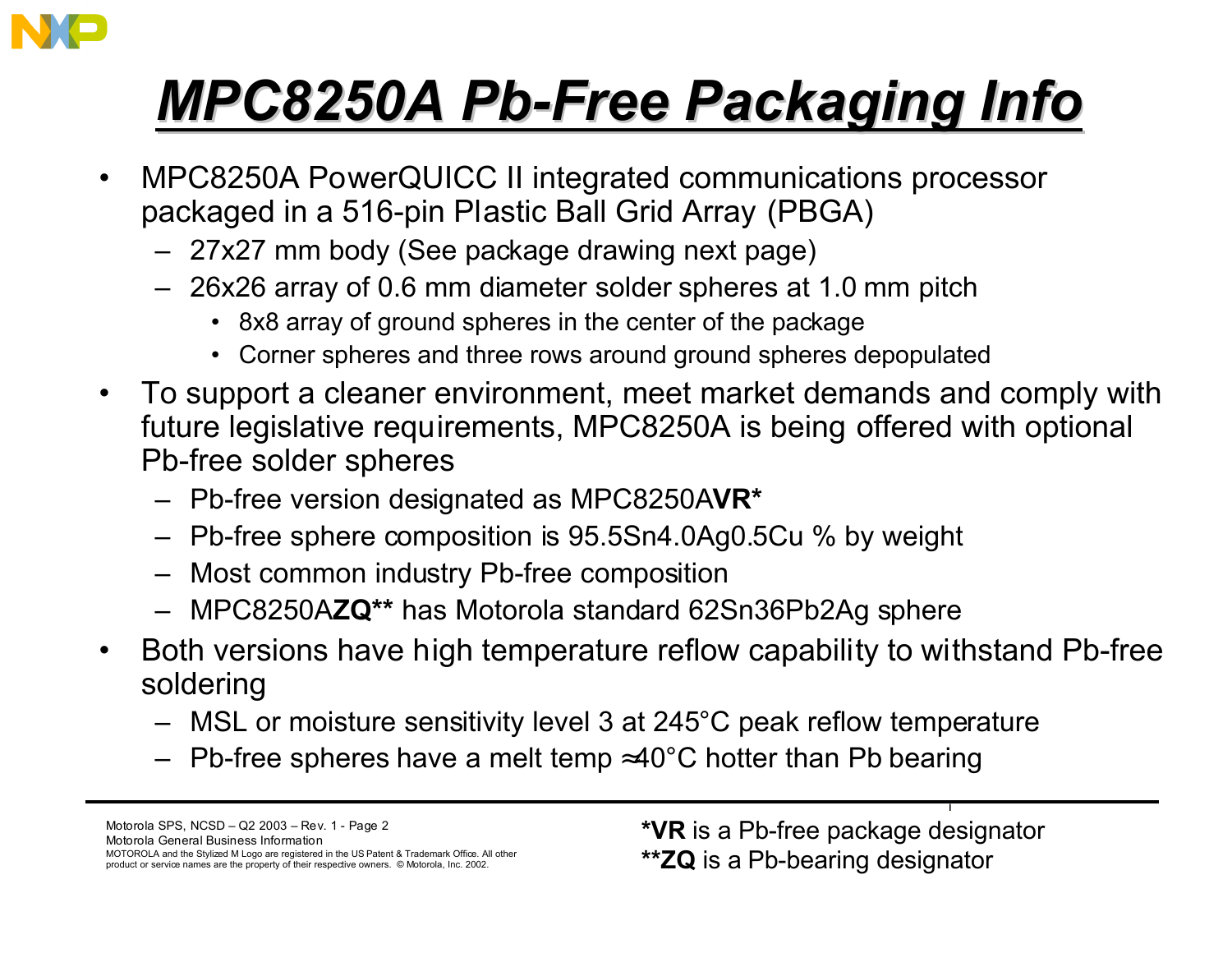

#### *MPC8250A 516 PBGA Package MPC8250A 516 PBGA Package Dwg*

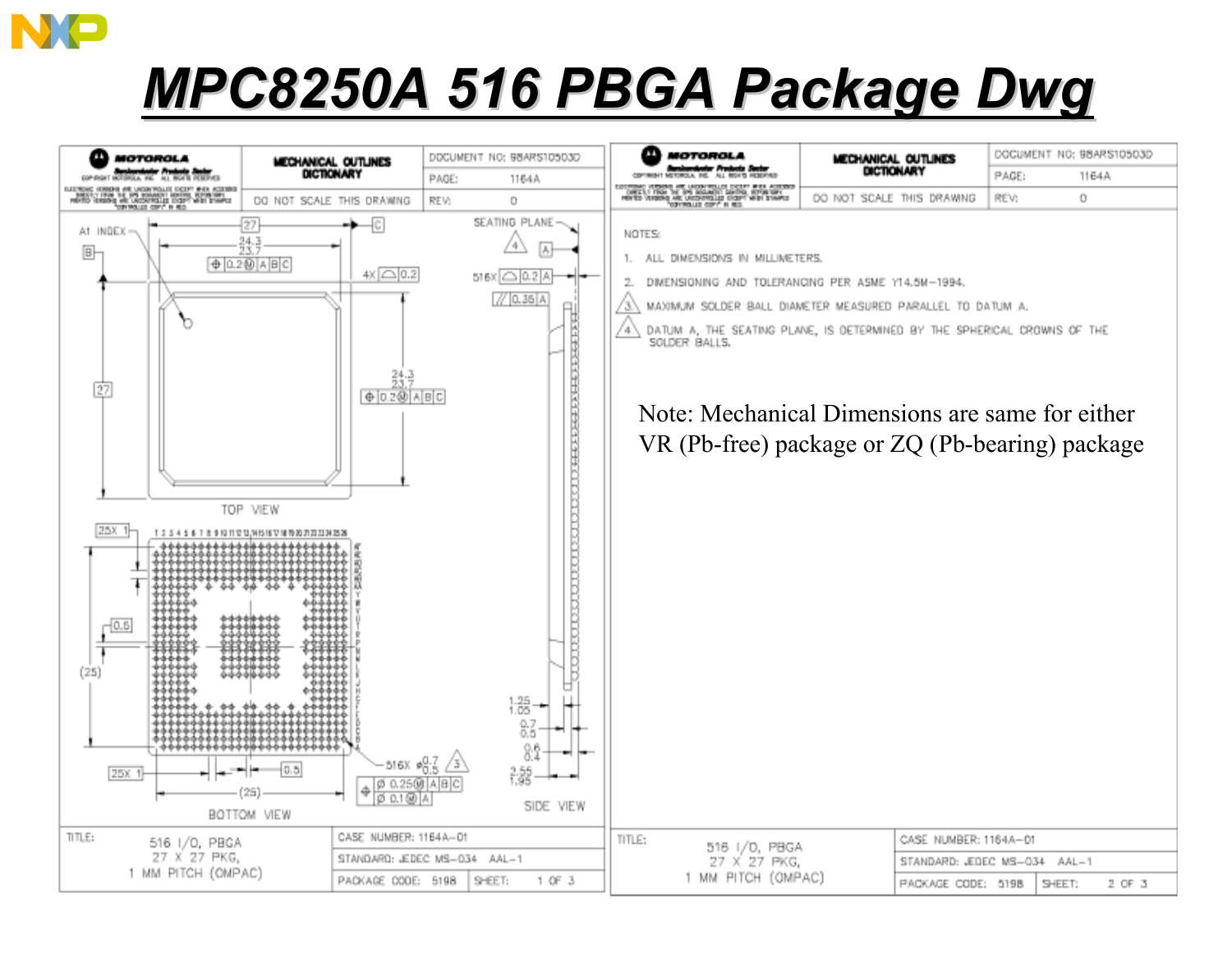

•Melting properties of Pb-free versus Pb-bearing solders:

|                              |                                   | <b>Composition (Weight %)</b>        |                                        |                                         |  |  |
|------------------------------|-----------------------------------|--------------------------------------|----------------------------------------|-----------------------------------------|--|--|
|                              |                                   | 95.5Sn4.0Ag0.5Cu<br>(Pb-free Sphere) | 62Sn36Pb2Ag<br>(Std Pb Bearing Sphere) | 63Sn37Pb<br>(Typical Pb Bearing Pastes) |  |  |
| <b>Temp</b><br>$(^{\circ}C)$ | <b>Solidus</b>                    | 216                                  | 179                                    | 183                                     |  |  |
|                              | <b>Liquidus</b><br>(Approx. Melt) | 222                                  | 189                                    |                                         |  |  |

Source: NIST at http://www.nist.gov

- $\bullet$  Two options for reflow soldering the Pb-free MPC8250AVR:
	- – Recommended to solder with Sn-based, Pb-free solder paste
		- 230 to 245°C peak reflow temperature profiles commonly used in conjunction with most Pb-free solder pastes will fully melt the paste and sphere resulting in a reliable interconnection
	- – Traditional Pb-bearing solder pastes such as 63Sn37Pb may be used
		- • Minimum peak reflow temperature of 220°C required for substantial reflow of the Pbfree sphere
			- Reflow temperatures below 220°C may result in poor assembly yields and/or inadequate interconnect reliability
		- For increased margin, >225°C to 245°C peak temperature preferred to ensure full reflow, collapse of the sphere and joining
- •*Ensure that all components are rated for the peak temp used*



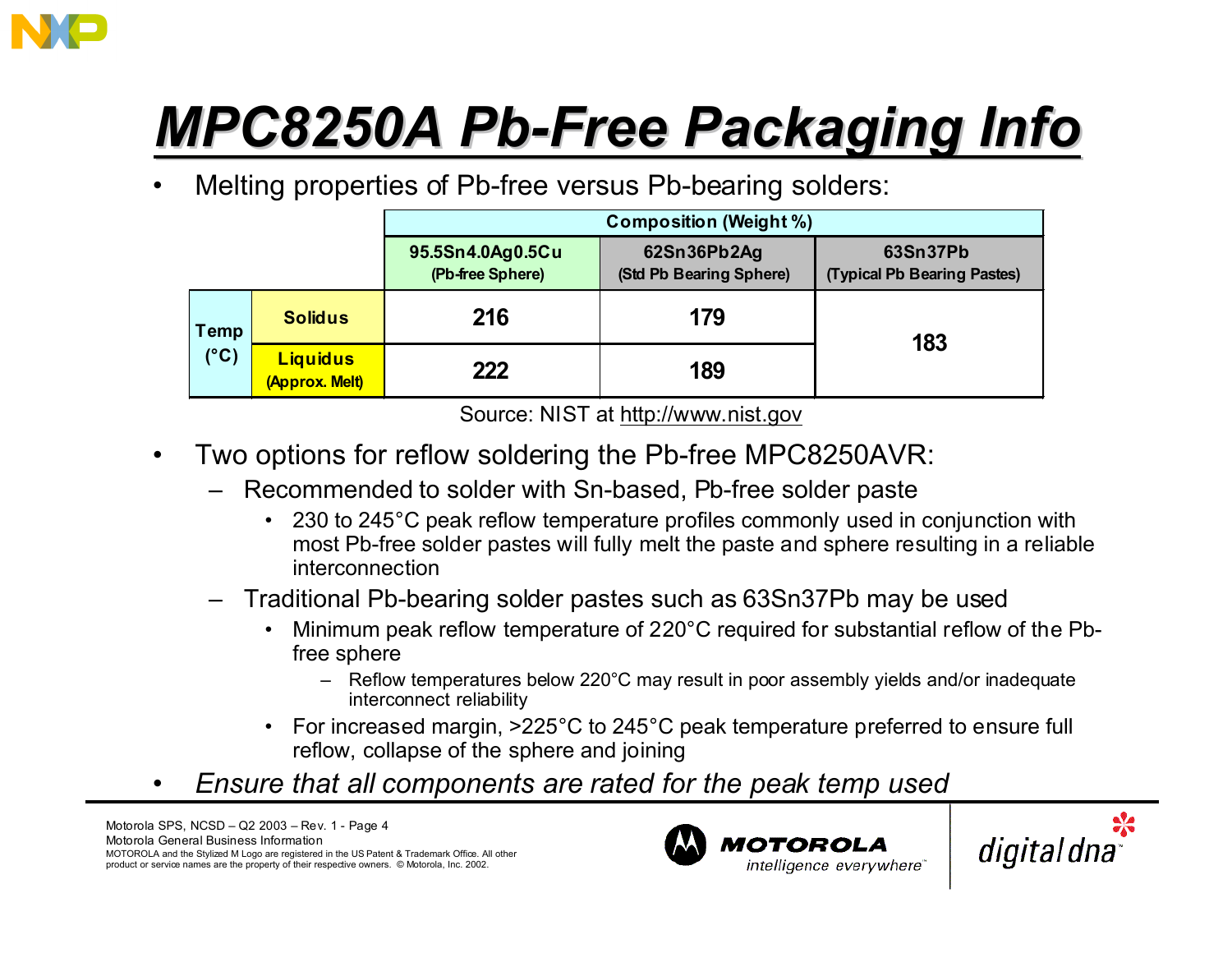

- • Motorola has performed board-level interconnect reliability testing on a variety of BGAs with standard SnPbAg versus SnAgCu spheres
- • Extensive assembly process study performed using the 388 PBGA:
	- 1 mm pitch, 27mm body, 0.6 mm sphere, 4 perimeter rows with 6x6 array of center balls
		- •Similar in configuration to the 516 PBGA





- -40 to 125°C thermal cycling used
	- •15 min dwells and 15 min controlled ramps at 11°C/min
	- •Cycle used for automotive under-hood testing with typical industry requirements of 1-2K cycles
	- $\,$  SnPbAg sphere and SnPb solder paste with peak reflow of 215 $^{\circ}$ C  $\,$
	- •SnPbAg sphere and SnAgCu solder paste with peak reflow of 241°C
	- •SnAgCu sphere and solder paste with peak reflow of 241°C
	- • SnAgCu sphere with SnPb solder paste with various peak reflows:
		- 203, 210, 217 and 225°C peak temperatures
- – All peak temperatures are the coolest measured on the board
	- •Thermocouple embedded into the center sphere for profiling



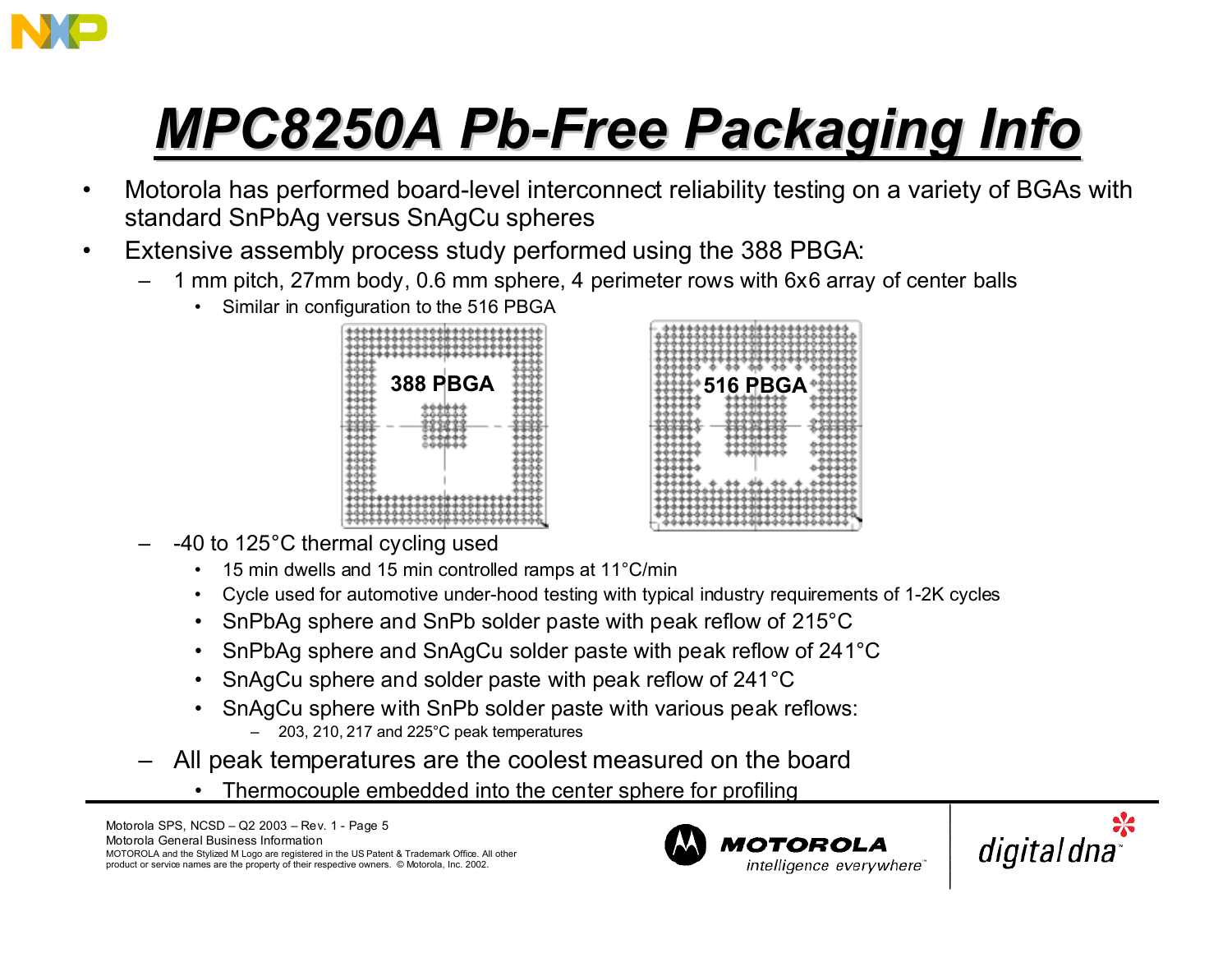

• Assembly and reliability summary with Pb-free spheres and 63Sn37Pb paste at various peak reflow temperatures:

| <b>Peak Temp (°C)</b> | <b>Comment</b>                                                                                                                       | <b>Example Solder Joints*</b>                                   |  |                                                              |  |
|-----------------------|--------------------------------------------------------------------------------------------------------------------------------------|-----------------------------------------------------------------|--|--------------------------------------------------------------|--|
| 203                   | - No sphere collapse<br>- No alloy mixing<br>- Poor assembly yield (opens)<br>- Early failures in temp cycling                       | <b>Reflowed</b><br><b>SnPb</b><br><b>Solder</b><br><b>Paste</b> |  | <b>SnAgCu</b><br>(Pb-free)<br><b>Solder</b><br><b>Sphere</b> |  |
| 210                   | - Minimal sphere collapse<br>- Minimal alloy mixing<br>- Poor assembly yield (opens)<br>- Early failures in temp cycling             |                                                                 |  |                                                              |  |
| 217                   | - Partial sphere collapse<br>- Partial alloy mixing<br>-100% assembly yield on small sample<br>- Consistent interconnect reliability |                                                                 |  |                                                              |  |
| 225                   | - Complete sphere collapse<br>- Complete alloy mixing<br>- Consistent 100% assembly yield<br>- Excellent interconnect reliability    |                                                                 |  |                                                              |  |

\* Solder joints cross-sections shown are post-thermal cycling and show some evidence of typical fracturing



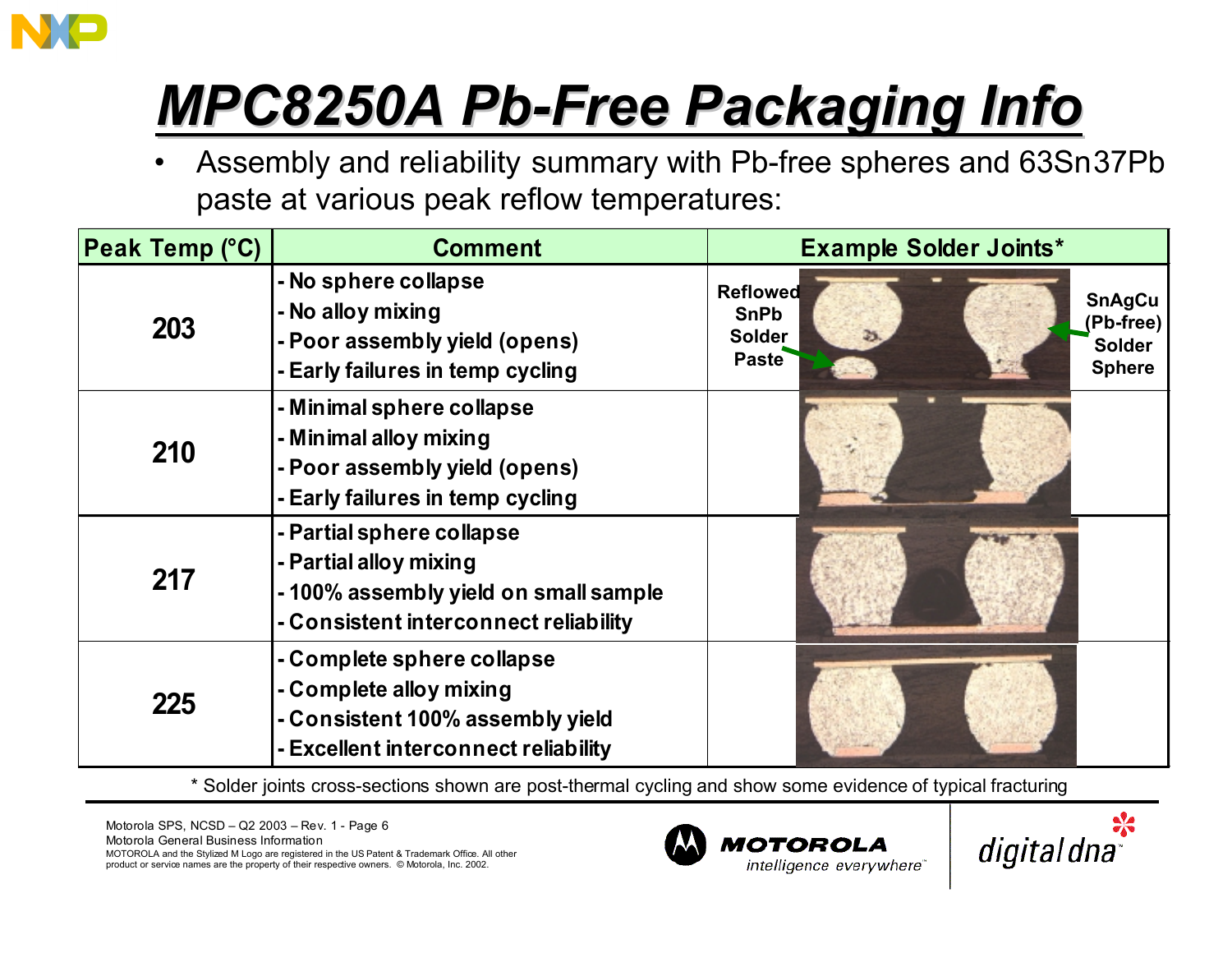